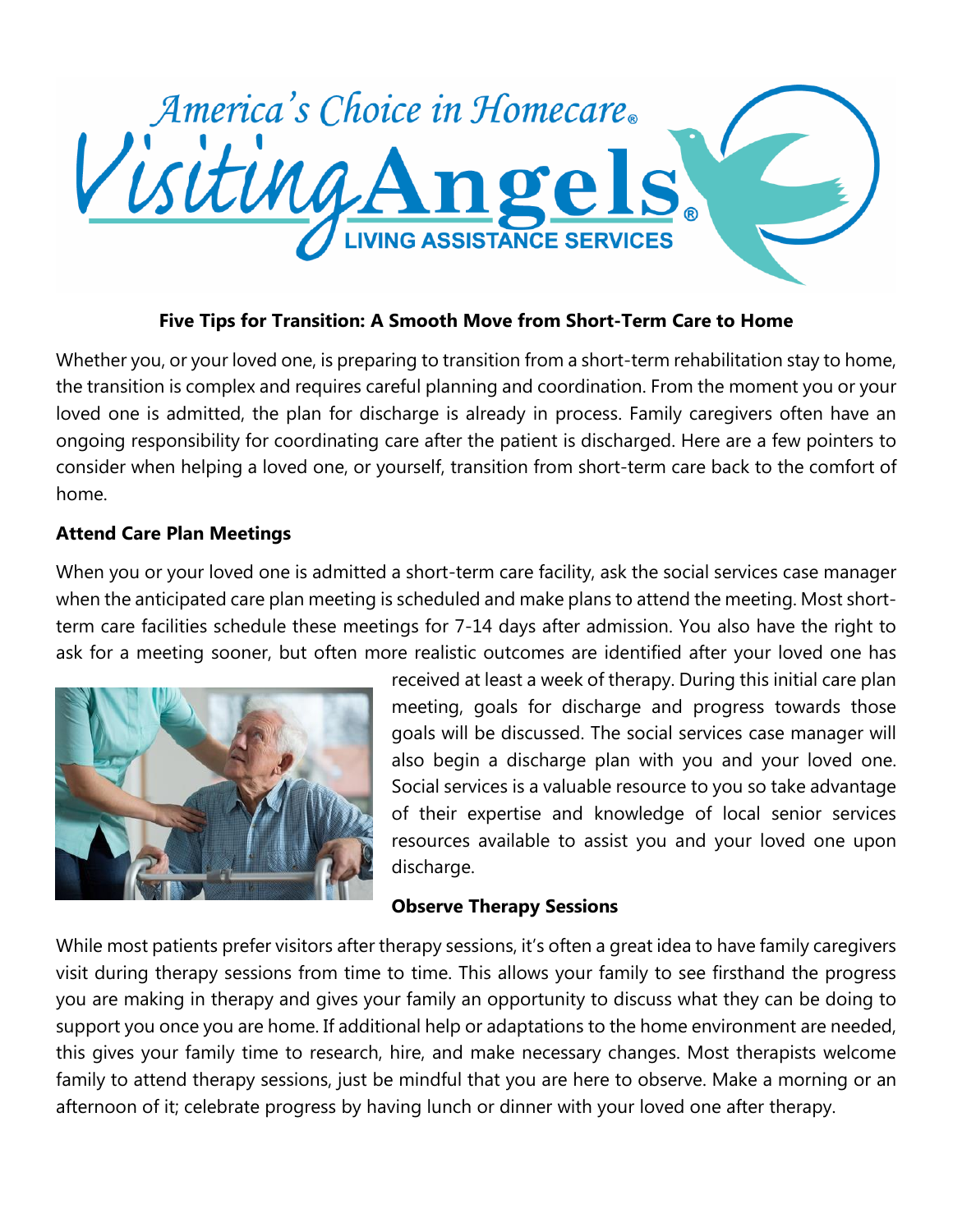## **Take Advantage of Medicare Coverage**

Medicare coverage is certainly confusing. Most patients and family caregivers do not understand what Medicare will or will not pay for in regards to their short-term rehab stay and adaptive equipment needed upon discharge. Again, the social services case manager is your friend and can answer questions you have about your Medicare coverage and adaptive equipment coverage. Before you purchase any adaptive equipment recommended by therapy, discuss what Medicare covers and allow social services to order covered adaptive equipment for you. Upon discharge, all you'll need to do is load the equipment in your car, instead of running around town trying to track down the recommended walker, wheelchair, or three-in-one commode.

# **Set Realistic Expectations**

Whether you or your loved one found your way to short-term rehabilitation due to a scheduled hip replacement, or through an acute event, such as a stroke, keep in mind that you or your loved one will not be discharging home with the same physical abilities prior to admission. Set realistic expectations from the start. Be honest with therapy about what your life or your loved one's life looked like beforehand so they understand your situation. Also realize that you or your loved one may not bounce back as quickly and a new routine or lifestyle may need to be established.

# **Adapt Home Environment for Safety**

As discharge approaches, some therapy programs offer a home evaluation, where you, or your loved one, are treated in your home environment. If you do not qualify for a home evaluation, ask your therapists for a home evaluation checklist so that your family caregiver can evaluate your home and report back to your therapy team. Your therapists will make recommendations on how to adapt your home for optimal safety. This may involve installing grab bars in the shower, removing area rugs to prevent falls, or rearranging furniture so that you can safely navigate rooms.

Caring for a loved one who is recovering from a major surgery or illness can be a complex task. Fortunately, [Visiting](http://www.visitingangels.com/denver/home) Angels of Denver offers post-hospital and post-short-term rehabilitation transitional care to seniors in the Denver area. Through our [Ready-Set-Go](http://www.visitingangels.com/denver/ready-set-go-home) Home program, your loved one will receive in-home care and support from qualified caregivers as they continue to recover at home. This type of care plays a crucial role in reducing the risk of re-hospitalization. To learn more about our transitional care services, or other ways in which our team can assist your loved one in the comfort of their home, [contact](https://www.visitingangels.com/denver/contact-us) us today, and allow us to be a part of your plan for a smooth transition back home.

## Visiting Angels of Denver and Boulder County, CO

303-232-9999

[www.visitingangels.com/Denver](http://www.visitingangels.com/Denver) www.facebook.com/VisitingAngelsDenver